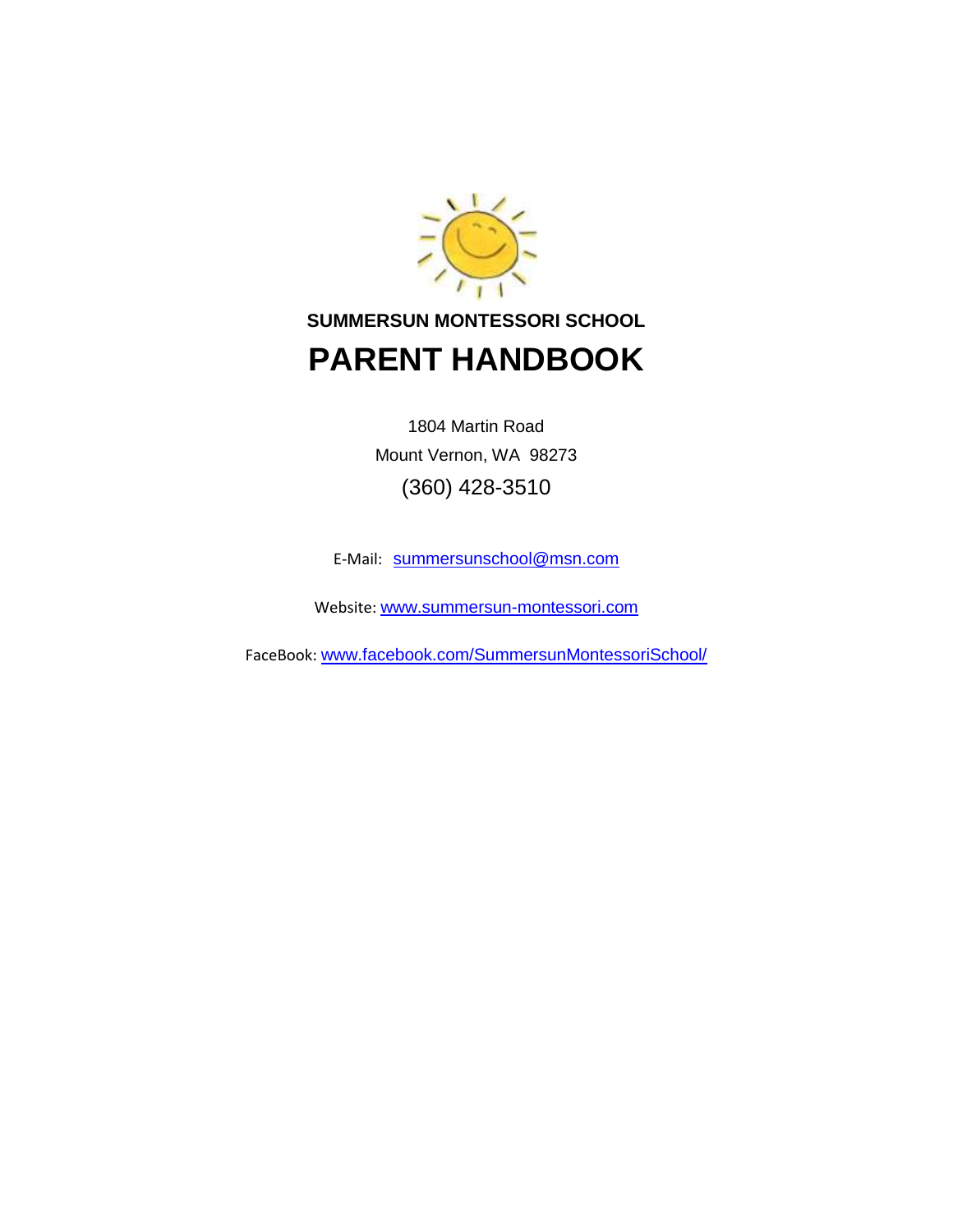# **SUMMERSUN MONTESSORI** PARENT HANDBOOK

This handbook is designed to be a quick resource for parents whose children are attending Summersun Montessori School. Refer to the sections below to help you find what you need.

<span id="page-1-0"></span>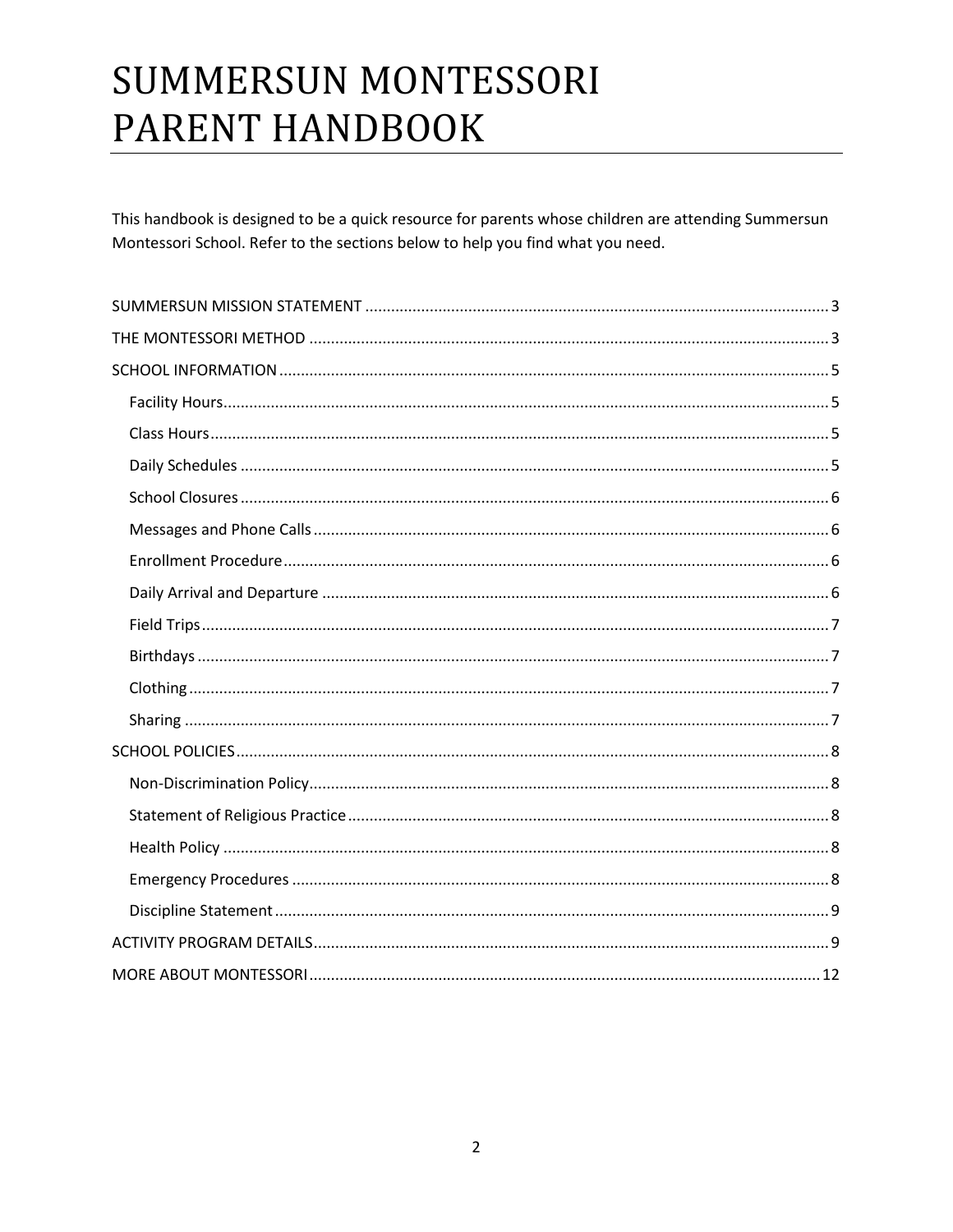# **SUMMERSUN MONTESSORI MISSION STATEMENT**

**Summersun Montessori is a non-profit school committed to developing a quality early-childhood educational environment that promotes creative thinking and learning.**

# <span id="page-2-0"></span>**THE MONTESSORI METHOD**

Summersun Montessori follows the teachings of Dr. Maria Montessori. To learn more about this method of teaching and how it will apply to your child, see the sections below.

#### **The Purpose of Montessori Education**

Dr. Montessori believed no human being is educated by another person – that each person must educate themselves or it will never be done. Truly educated individuals continue learning long after the hours and years they spend in the classroom because they are motivated from within by a natural curiosity and love of knowledge. Dr. Montessori felt, therefore, that the goal of early childhood education should not be to fill the child with facts from a pre-school course of studies, but rather to cultivate each child's own natural desire to learn.

In a Montessori classroom, this objective is approached in the following two ways:

- 1) By allowing each child to experience the excitement of learning by his own choice rather than by being forced.
- 2) By helping each child perfect all of their natural tools for learning so that their ability will be at a maximum in future learning situations.

The Montessori materials have this dual long-range purpose in addition to their immediate purpose of giving specific information to the child.

Montessori child care is designed to maximize the development of young children through scientifically prepared environments which build sensory/motor skills, social skills, high self-esteem, abiding habits of concentration, and inner security through carefully planned activities. Montessori theory has been used for more than a century and is now practiced in almost four thousand public and private schools in the United States and throughout the world.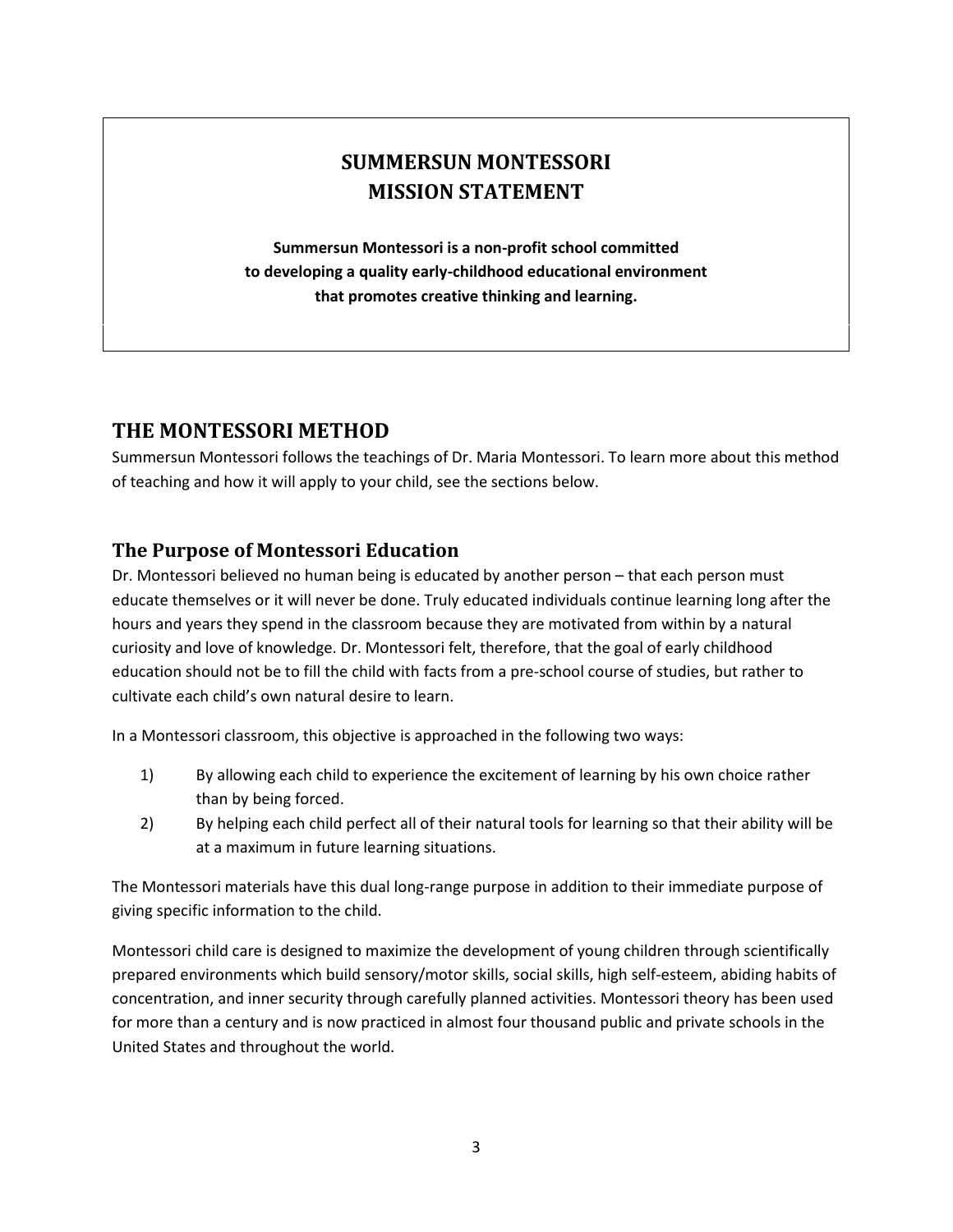# **Philosophy**

The philosophical foundation of the Montessori approach is based on the premise that education should be an aide to life. In order to develop their physical, intellectual and spiritual powers to the fullest, children must have freedom — freedom to be achieved through order and self discipline.

Respect for a child's personality and trust in the inner potential of a child are prerequisites to the foundation of an adequate educational alliance. Montessori education offers a carefully planned, stimulating environment which will help children develop within themselves the foundational habits, attitudes, skills, and ideas which are essential for a lifetime of learning.

# **Children's Goals**

The specific goals for the children who attend our school include the following:

- 1. To develop a positive attitude toward school and learning
- 2. To develop a sense of high self-esteem
- 3. To build habits of concentration for lifelong study skills
- 4. To develop and foster an abiding curiosity
- 5. To develop habits of initiative and persistence
- 6. To foster inner discipline and a sense of order
- 7. To develop sensory-motor skills in order to sharpen the ability to discriminate and judge
- 8. To develop socially acceptable behavior
- 9. To acquire the basic skills necessary for a lifetime of learning
- 10. To help develop each child's innate, ultimate potential through high self-expectations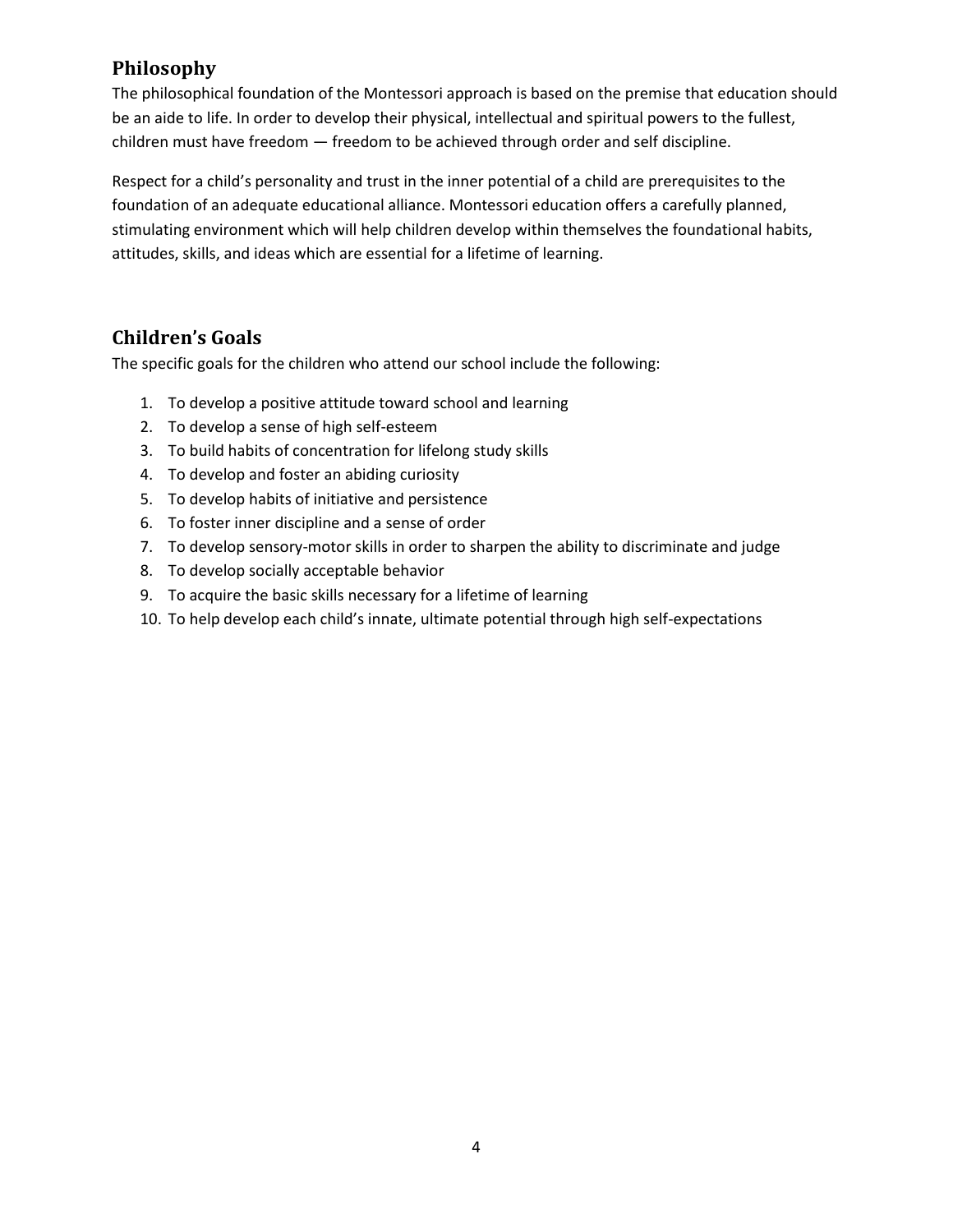#### <span id="page-4-0"></span>**SCHOOL INFORMATION**

<span id="page-4-1"></span>

| <b>Facility Hours:</b> | 7:00 a.m. to 5:30 p.m. |  |
|------------------------|------------------------|--|
|                        | Monday-Friday          |  |

#### <span id="page-4-2"></span>**Class Hours:**

| Pre-Primary classes | 8:30 a.m. to 12:00 p.m. |
|---------------------|-------------------------|
| Primary classes     | 8:30 a.m. to 2:30 p.m.  |

**(NOTE: A yearly calendar with all school closure dates will be distributed at the beginning of each Fall program.)**

#### <span id="page-4-3"></span>**Daily Schedules**

#### **Pre-Primary Schedule:**

**7:00 a.m. - 9:00 a.m.**: Children may have breakfast, and then will be invited into individual or group play time with toys, reading stories or listening to musical tapes.

**8:30 a.m. - 11:00 a.m.**: The children will work with Montessori materials employing the themes of practical life, sensorial and language and will also do some math number work. They will have snacks, enjoy social interaction with other children, and experience active and quiet activities.

**11:00 a.m. - 12:00 p.m.**: Children will play outside, then clean up and prepare for lunch. Sack lunches will be brought from home. Children will clean up their eating areas and wash themselves, then prepare for nap time.

**12:30 p.m**.: Nap time.

**2:30 p.m.** *-* **5:30 p.m.**: Children will have snacks and be encouraged to participate in crafts, art projects, play toys, and outdoor activities (weather permitting).

#### **Primary Schedule:**

**7:00 a.m. - 9:00 a.m.**: Children may have breakfast, and then will be invited into individual or group play time with toys, reading stories or listening to musical tapes.

**8:30 a.m. - 11:00 a.m.**: The children will work individually with Montessori materials, participate in small group activities of music, art, oral reading, storytelling, vocabulary enrichment lessons, mathematical activities, and group lessons in geography, botany, zoology and history.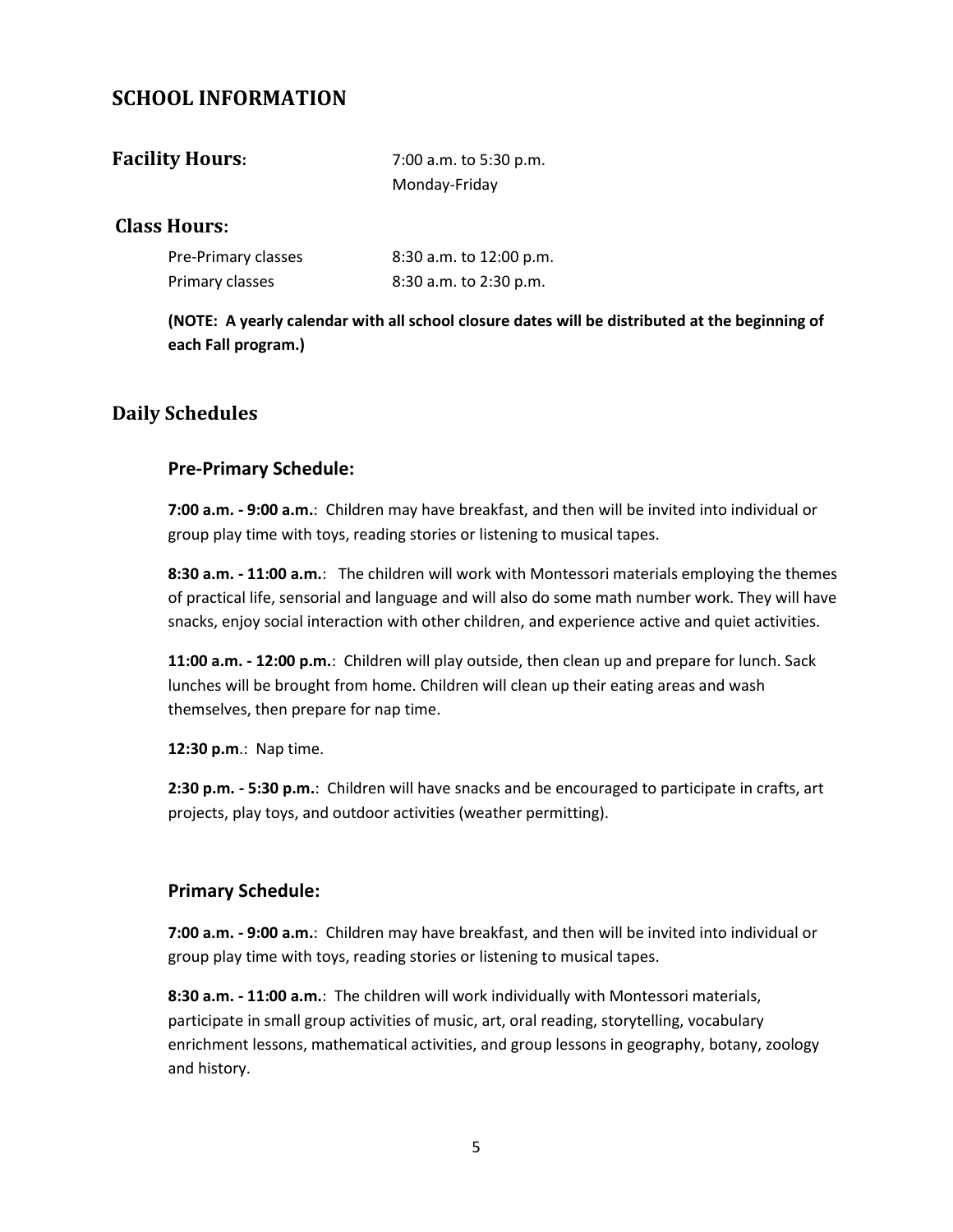**11:00 a.m. - 12:00 p.m.:** Children prepare for and eat lunch. Sack lunches will be brought from home and eaten in a group setting. Outside play before and after lunch will be encouraged each day as weather permits.

**12:30 p.m**.: Group story time (or nap time for children who take them). Children will then gather to prepare for the afternoon Montessori session. Frequently children will work together in small or large groups on extensions of their work with the Montessori materials.

**2:30 p.m.** *-* **5:30 p.m.**: Children will have snacks and be encouraged to participate in crafts, art projects, play toys, and outdoor activities (weather permitting).

#### <span id="page-5-0"></span>**School Closures**

Along with a yearly calendar of all scheduled school closure dates, occasional closure may be required due to emergencies or weather. We will follow snow closures according to Mount Vernon public schools. Early morning radio or TV announcements will be broadcast.

#### <span id="page-5-1"></span>**Messages and Phone Calls**

Our school office number is **(360) 428-3510**. Due to the differing schedules and frequent periods of time spent outdoors, the phone is sometimes unheard. If your call is answered by voicemail, please leave a message and we will call back.

#### <span id="page-5-2"></span>**Enrollment Procedure**

- 1) After parents' initial inquiry to the school, information will be given on the facilities program.
- 2) Parents will then be invited to schedule a time to observe the classroom and prepared environment.
- 3) Registration, immunization records, financial agreements, school calendar, and fee schedules will be given at time of appointment.
- 4) Upon completion of the registration process and acceptance by the Director, a date will be set for the child to start.

#### <span id="page-5-3"></span>**Daily Arrival and Departure**

- 1) Parents are required to sign *their complete signature* on the sign-in form when they deliver and pick up their children.
- 2) The sign-in/ sign-out record is kept on the counter as you walk in the front door.
- 3) Children will only be released to adults authorized on the registration form, unless the center has written permission to release children to another adult by the parent or guardian who enrolled the child. Staff may ask for verification of identity before releasing a child.
- 4) Children will not be released to any person who is suspected to be under the influence of drugs and/or alcohol. The center will notify the police of a suspected driver under the influence of drugs and/or alcohol.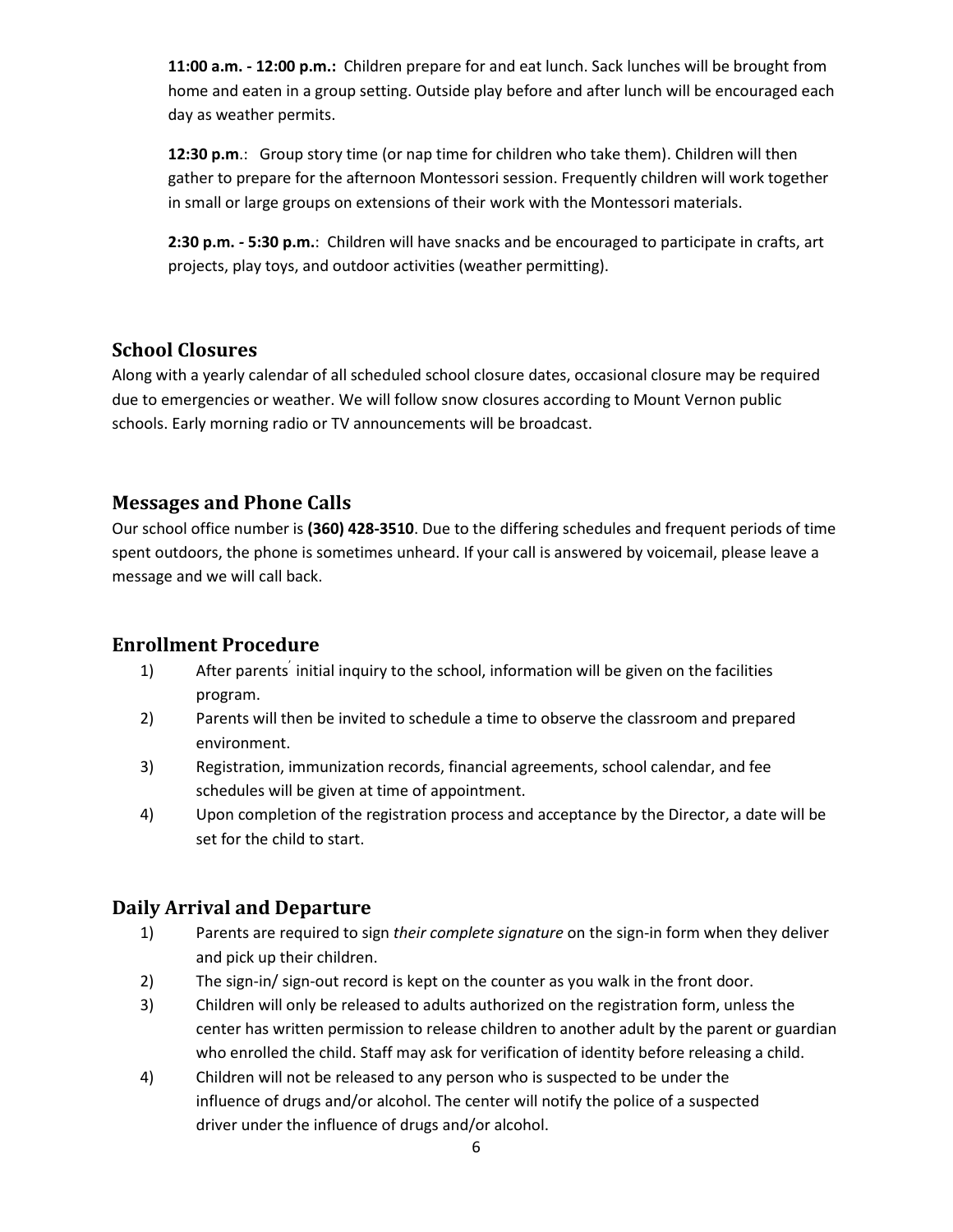# <span id="page-6-0"></span>**Field Trips**

We try to plan field trips a few times each year. Since we have no school-owned transportation, we rely on parents to help drive and chaperone.

Parents wishing to drive on field trips must be fully insured and must have background checks completed if they will be spending unsupervised time with any children other than their own. Participation in field trips is always optional.

We will enforce the state regulations on child car safety seats during all outings involving vehicles. If your child is required to use a car seat, please be sure you bring one to school on the day of the field trip.

#### <span id="page-6-1"></span>**Birthdays**

Birthdays are a special event for each child. Our birthday celebration at school will include a special song sung by the other children. The child having the birthday may bring a few photos to share that will represent their development. The celebration can also include a snack that the class will share together. Please do not bring snacks that require a lot of clean up, i.e. cupcakes. Simple treats that do not create a mess are better, and excessive sugar, additives and coloring are discouraged.

## <span id="page-6-2"></span>**Clothing**

Slippers (or socks) as well as rubber boots are needed at school. Slippers must have rubber bottoms. Aquasox (watershoes) work very well as slippers. Please do not buy the character slippers or boots as they are a distraction to the class of children, particularly when the group comes together for a circle time.

Children need to keep an extra set of clothes in their baskets at all times for any emergencies. All clothing and personal items are to be labeled with the child's name. This helps us to return items to the child's basket, when necessary.

#### <span id="page-6-3"></span>**Sharing**

Children may bring some personal belongings to be kept in their baskets and brought out during specific times of the day. Bringing "action-type" figures and toy weapons of any kind will not be allowed. Children are encouraged to bring items that can be of interest to the class and a catalyst for selfexpression and discussion. Some ideas would be items of nature (i.e. a rock, a shell, a bird nest, etc.), a special book, music, picture, postcard, or maybe some artistic expression.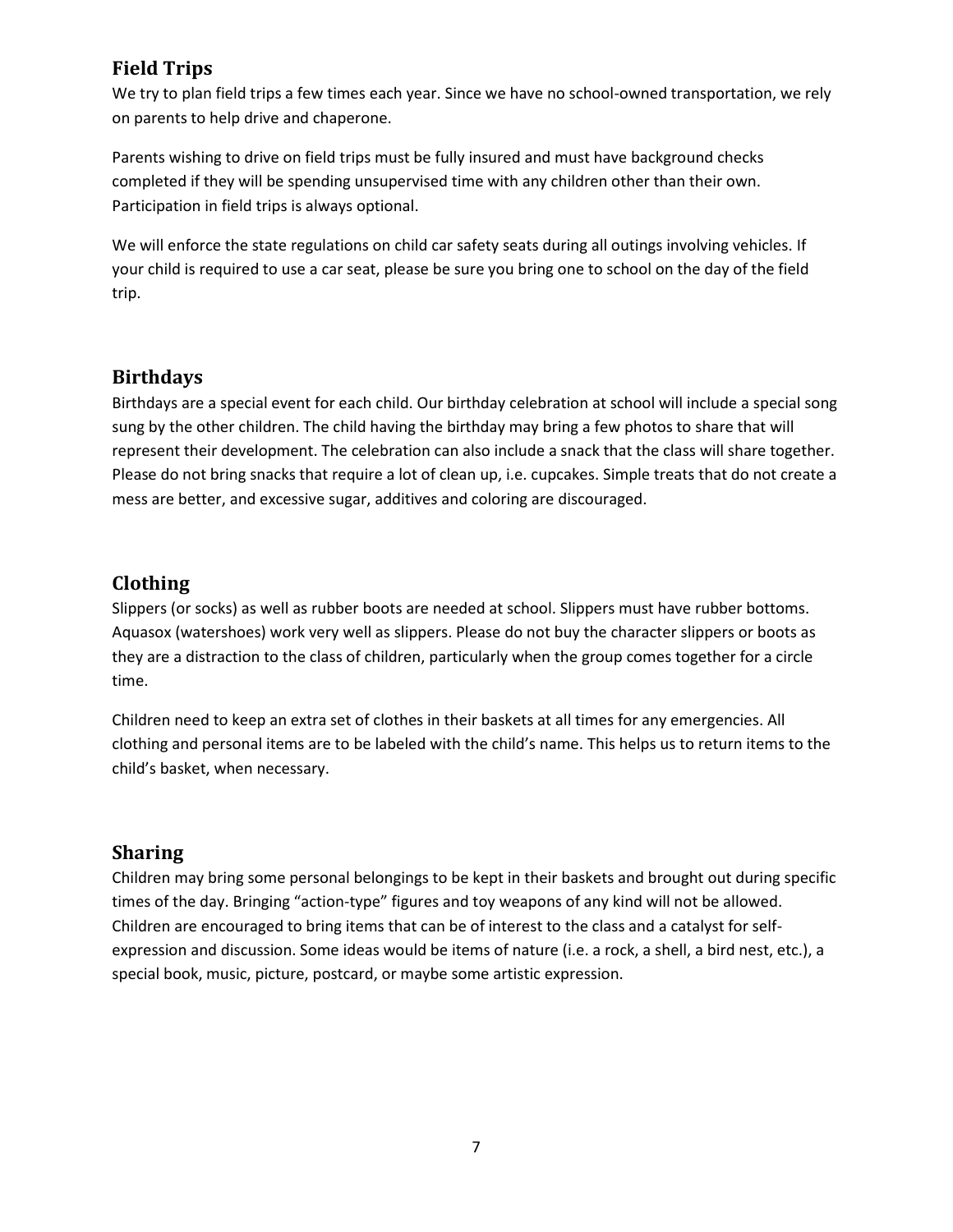# <span id="page-7-0"></span>**SCHOOL POLICIES**

# <span id="page-7-1"></span>**Non-Discrimination Policy**

It is the Policy of this child care center that no person shall be subjected to discrimination because of race, color, national origin, sex, sexual orientation, age, religion, creed, marital status, disabled or Vietnam Era Veteran status, or the presence of any physical, mental, or sensory handicap.

This policy is consistent with Titles VI and VII of the 1964 Civil Rights Act; Sections 503 and 504 of the Rehabilitation Act of 1973; the Age Discrimination Act of 1975 and the Age Discrimination in employment Act of 1967; the 1974 Vietnam Era Veteran Readjustment Assistance Act; the Governor's Executive Order 85-09; and the Washington State Laws Against Discrimination, RCW 49.60.

This Policy applies to every aspect of the agency's programs, practices, policies, and activities, including client services and employment practices.

#### <span id="page-7-2"></span>**Statement of Religious Practice**

Summersun Montessori will not conduct any religious activity program.

Consistent with state and federal laws, the school shall respect and facilitate the rights of the child in care. Summersun Montessori will observe the tenets of a child's faith. A child will not be punished or discouraged for exercising these rights.

#### <span id="page-7-3"></span>**Health Policy**

Please refer to the **Summersun Montessori Health Policy** document for detailed information about the following topics:

- When to keep a sick child home from school (see POLICY AND PROCEDURE FOR EXCLUDING ILL CHILDREN)
- The MEDICATION POLICY including what forms to fill out for medications
- CHILD ABUSE AND NEGLECT reporting requirements
- Care for CHILDREN WITH SPECIAL NEEDS
- Required IMMUNIZATIONS
- What HEALTH RECORDS the school is required to keep
- Detailed cleanliness and safety requirements
- and much more...

#### <span id="page-7-4"></span>**Emergency Procedures**

Please refer to the **Summersun Montessori Disaster Plan** document to learn what the school will do in a crisis or emergency situation, what the off-site emergency school location is, how to contact the school in the event of an emergency, and more.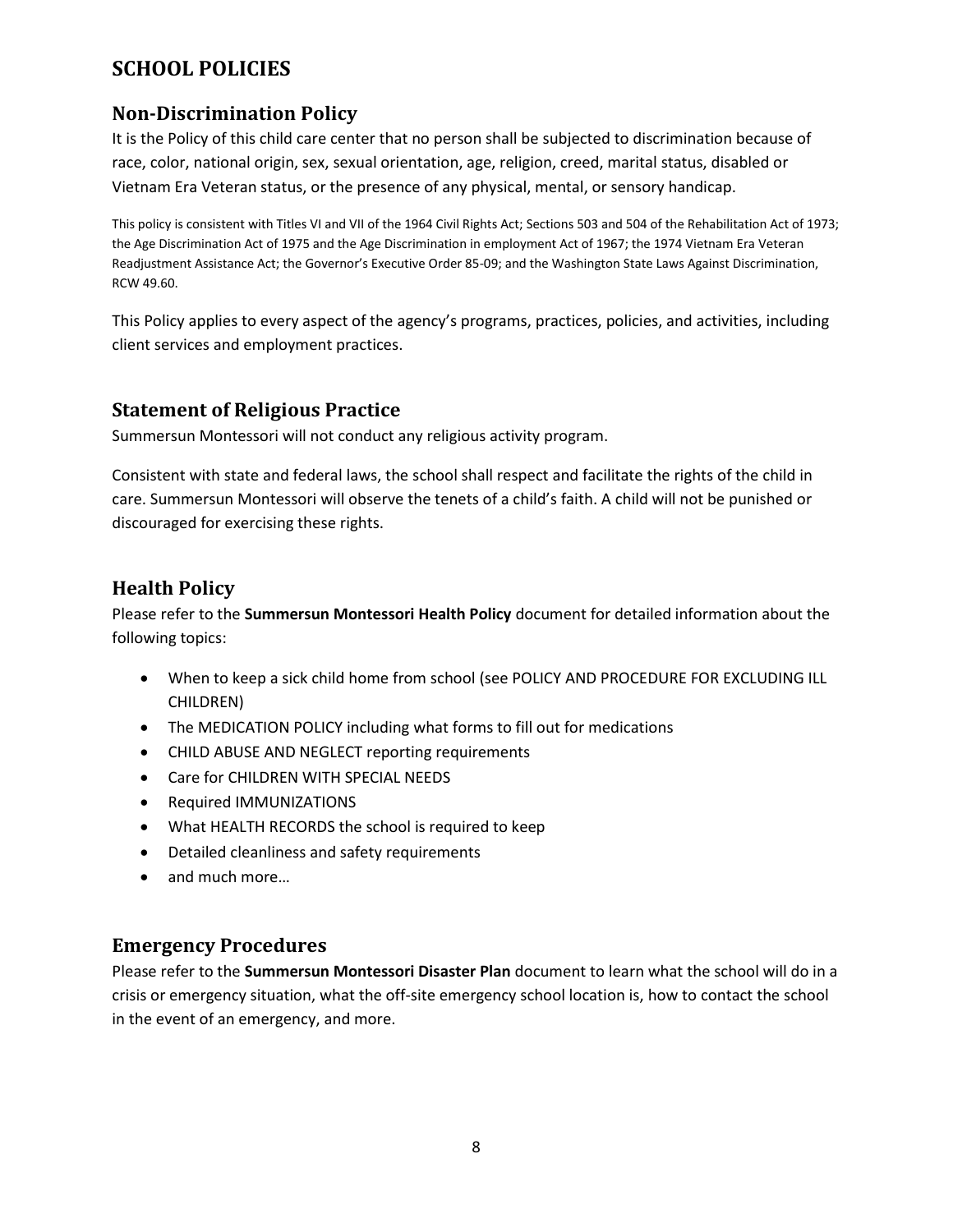#### <span id="page-8-0"></span>**Discipline Statement**

The development of inner discipline in a child is always the goal at our Montessori School. Self-discipline is fostered in many ways. The classroom environment is organized in an orderly, logical manner. Children choose work which they are capable of doing and are free to work with it for as long as they wish without interference from others. This approach alleviates many problems of discipline which might be present in another kind of environment. In addition, the mixed age group allows the younger children to emulate the older children's more mature behavior.

Below is the sequence of events followed when a particular child is in need of disciplinary action:

- 1) Define exact unacceptable behavior with the child and why it is unacceptable. Expand this to explain briefly, but clearly, what would be acceptable and what would be expected next time the same situation may arise.
- 2) If the behavior reoccurs, repeat number one above, but give the child a warning of "Time Out" if the actions are not stopped.
- 3) Follow through with a time-out period.
- 4) If unacceptable behavior becomes a constant recurring issue, interfering with the workings of the whole classroom environment, have the parents come in for a conference to discuss the problems, working together for a satisfactory solution.
- 5) If none of the above stages brings about satisfactory change in the child's behavior, the child will be asked to leave the school.

\* The center will not use any form of corporal punishment which includes biting, jerking, shaking, spanking, slapping, hitting, kicking, or any other means of inflicting physical pain.

\* Corporal punishment of any form will not be permitted on the premises of the day care by anyone, including parents.

# <span id="page-8-1"></span>**ACTIVITY PROGRAM DETAILS**

Summersun Montessori School's programs are designed to meet the needs of:

| <b>Pre-Primary students:</b> | ages 2 and 3 years |
|------------------------------|--------------------|
| <b>Primary students:</b>     | ages 3 to 6 years  |

The program provides pre-school and kindergarten children with a learning environment and varied experiences which will help them develop socially, intellectually, physically, and emotionally in a manner appropriate to their age and stage of development.

- 1) The program is designed to meet the developmental needs of the various age groups served: preschool and kindergarten.
- 2) The program promotes:
	- (a) Large-muscle development by providing experiences in climbing, pushing, swinging, jumping, digging, etc.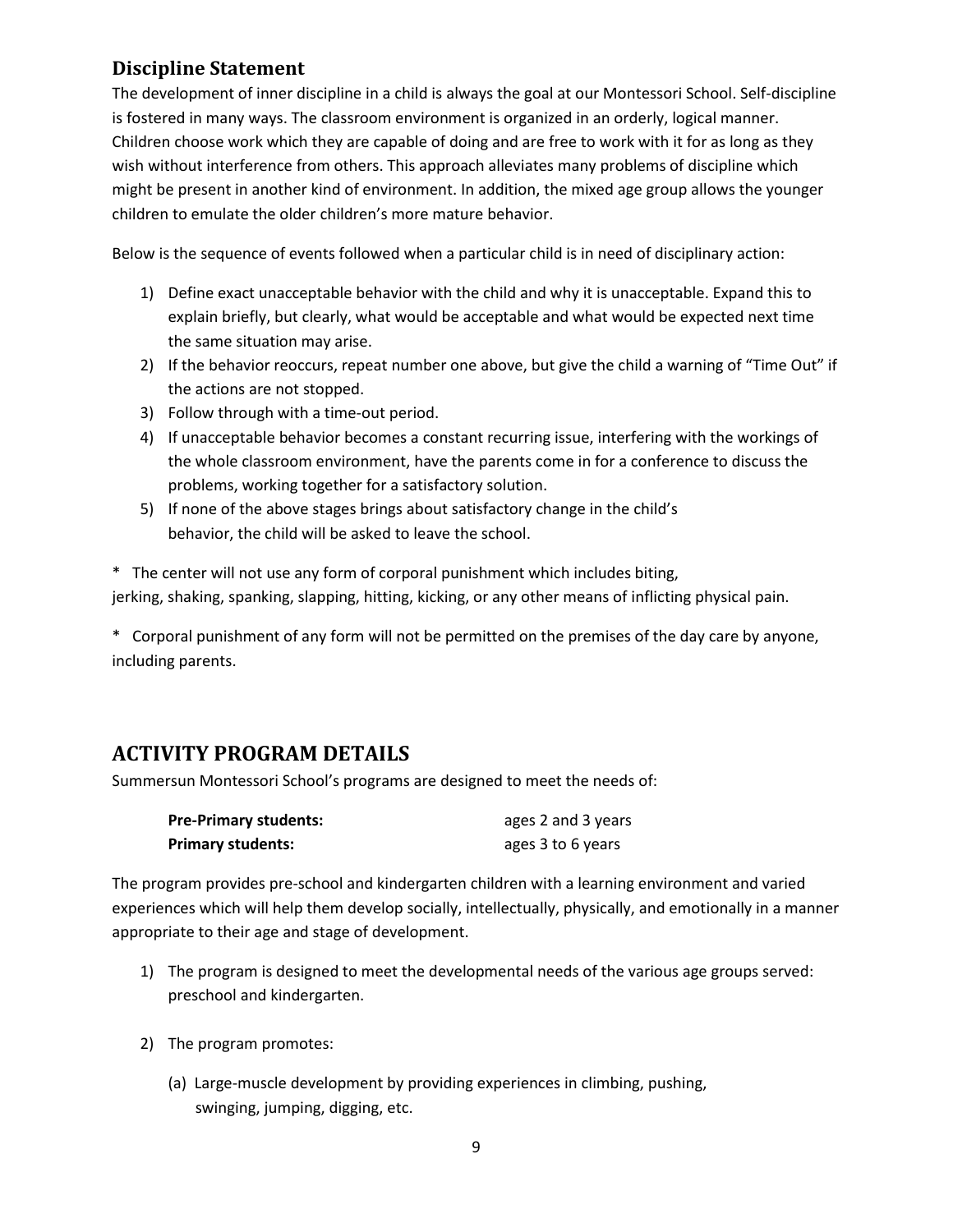- (b) Small-muscle development by experiences such as coloring, working puzzles, stringing beads and cutting.
- (c) Intellectual development by experiences in sensory awareness and discrimination, language, problem solving, discovery, creativity, etc.
- (d) Social-emotional development by experiences in self-help, sharing, making friends, trusting others, respecting rights and property of others, making decisions, self-control, and self-confidence.
- 3) The program provides for a balance between:
	- (a) Free play and structured activities;
	- (b) Active and quiet activities;
	- (c) Individual play and group experiences;
- 4) The program considers the cultural and other particular needs of individual children or groups, such as different styles of learning.
- 5) The program avoids categorizing people.
- 6) The program promotes individual, supportive contact between:
	- (a) Staff, child and parent, and
	- (b) Child and child
- 7) There is a reasonable regularity to the schedule each day, with allowance made for a variety of special events.
- 8) The schedule of activities is posted for staff and parents to see.
- 9) The equipment is adequate and appropriate to the number and ages of children served.
- 10) There is a sufficient quantity and variety of equipment to carry out the required program. There are art supplies, blocks and accessories, books, dramatic play props, manipulative toys, musical instruments, science materials, water play supplies, and large-muscle equipment.

#### **Pre-Primary Curriculum**

The first few years of a child's life are crucial to his or her personality and intellectual development. Children of this age need not only love, emotional nurturance and a healthy physical environment, but also an environment which promotes their very real need to learn. Summersun Montessori will provide an environment to encourage, assist, and protect the normal development of each child: a prepared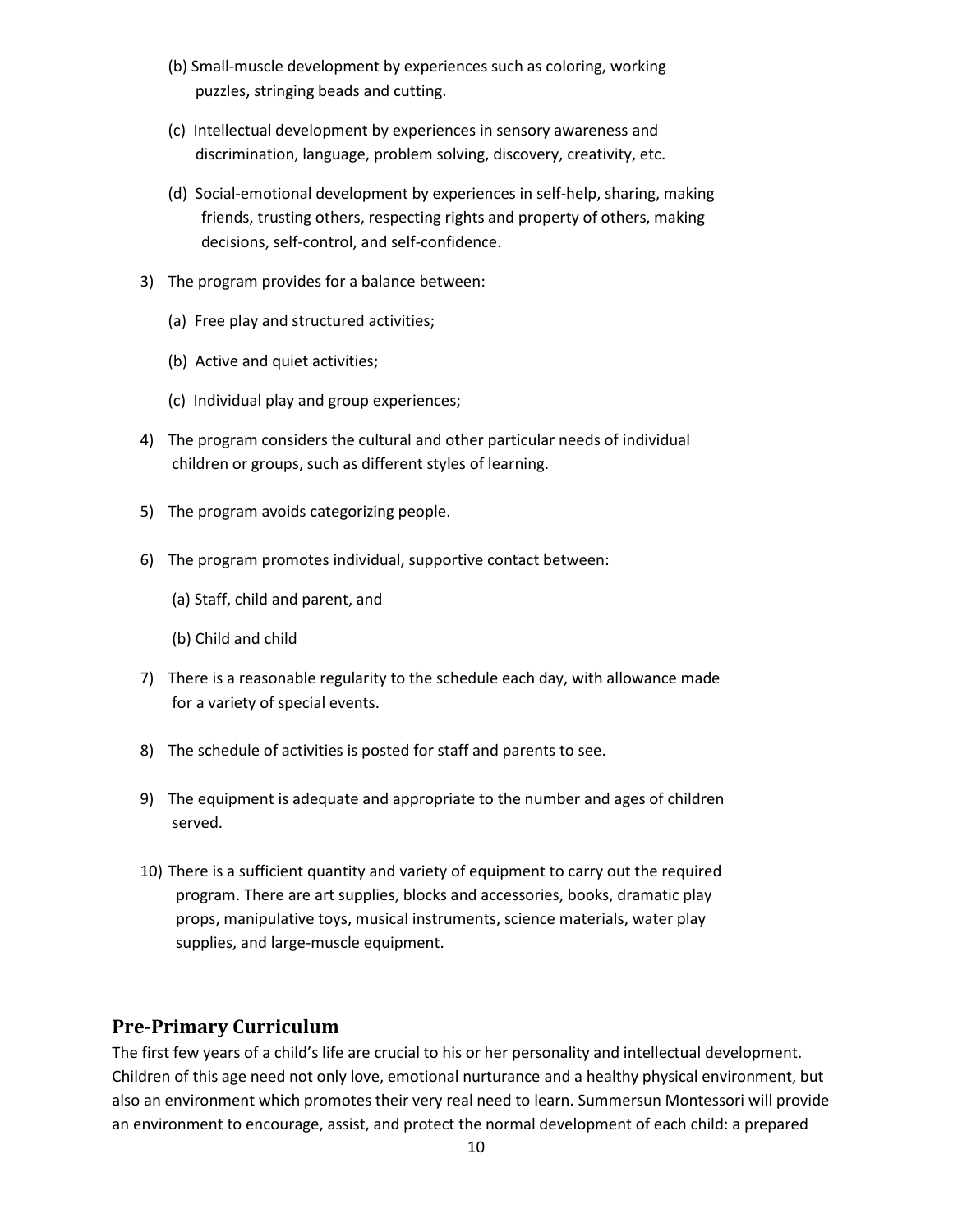environment that will foster respect, support, and respond to their basic needs of independence, exploration, and the building of trust and self-esteem. The structure of the curriculum is based on five developmental areas:

- 1) Sensory and Perception
- 2) Physical and Motor
- 3) Self-Help Skills
- 4) Language
- 5) Social and Emotional

#### **Primary Curriculum**

Dr. Maria Montessori believed that no human being is educated by another person. He or she must do it by him or herself or it will never be done. In the Montessori classroom the child is allowed to experience the excitement of learning by his or her own choice. Children's lessons will be given with materials of:

- **Practical Life Exercises** Exercises that teach basic skills in care of self and care of the environment, and which, at the same time, help develop the child's fine motor skills and sense of discrimination.
- **Sensorial Exercises** Offers children a chance to increase their awareness of sounds, sights, colors, shapes, tastes, smells, and textures of their world.
- **Mathematics** As children interact with the concrete and manipulative they discover the meaning of quantity and gain an overview of the number system.
- **Language** Activities will include language awareness, vocabulary development and an introduction to writing and reading.
- **Physical Geography** Materials are used to introduce geographical information.
- **Cultural Awareness** Children gain awareness of the world around them by exploring other countries, their customs, foods, music, climate, language, and animals. This helps to raise their consciousness about other people, to gain an understanding and tolerance and, in turn, compassion for all the people in the world.
- **Arts and Crafts**
- **Music and Creative Movement**
- <span id="page-10-0"></span> **Science and Nature** - In science the children's natural curiosity is stimulated through discovery projects and experiments. The plant and animal kingdoms are studied to foster a love and appreciation for all living things.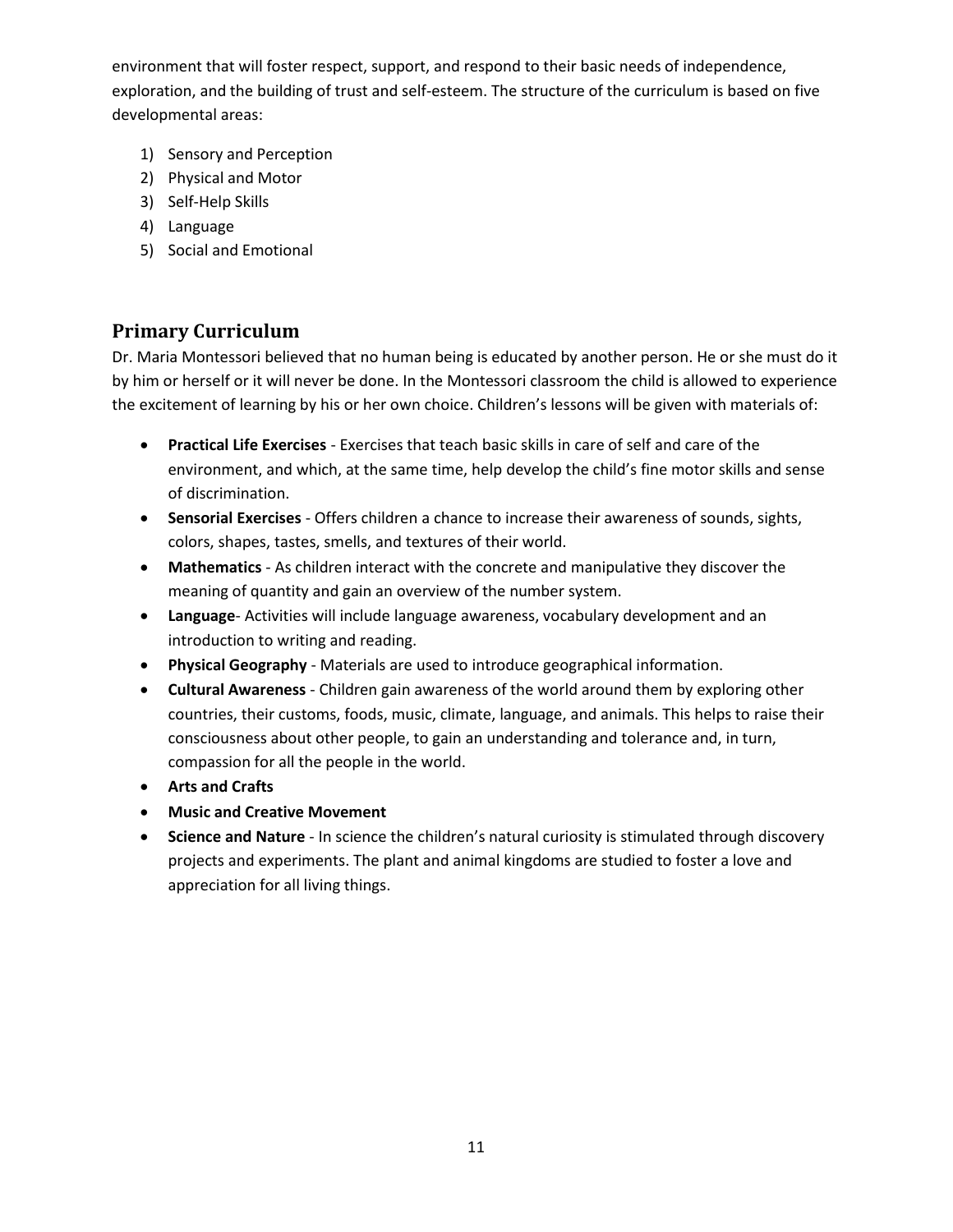# **MORE ABOUT MONTESSORI**

## **Recommended Reading**

The following books and articles are available in our parents' lending library. Parents are encouraged to select from them in order to further your own understanding of the Montessori philosophy and method of education.

- Montessori A Modern Approach, Paul Polk Lilard. An introduction to the Montessori movement in education.
- Child In The Family, Maria Montessori. Explanation of the rationale behind the Montessori methods.
- The Discovery of The Child, Maria Montessori. A description of the nature of the child and the application of the Montessori method to child development.
- The Absorbent Mind, Maria Montessori.A discussion of the child from birth to six, focusing on the enormous powers of the child to absorb all that is in the environment.
- Maria Montessori: Her Life and Work, E .M. Standing. A biography of Montessori.
- *Montessori Talks to Parents -* A series of magazines published by North American Montessori Teachers Association discussing several topics relevant to parents, e.g., the home environment, the child in nature.

#### **Twelve Points of Montessori**

- 1) It is based on years of patient observation of child nature by the greatest educational genius since Froebel.
- 2) It has proved itself to be of universal application. Within a single generation it has been tried with complete success with children of almost every civilized nation. Race, color, climate, social rank, type of civilization; all these make no difference to its successful application.
- 3) It has revealed the small child as a lover of work, intellectual work, spontaneously chosen and carried out with profound joy.
- 4) It is based on the child's imperious need to learn by doing. At each stage in the child's growth, corresponding occupations are provided by means of which he develops his facilities.
- 5) While it offers the child a maximum of spontaneity, it nevertheless enables him to reach the same, or even a higher level of scholastic attainment as under the old system.
- 6) Though it does away with the necessity of coercion by means of rewards and punishments, it achieves a higher discipline than formerly. It is an active discipline which originates within the child and is not imposed from without.
- 7) It is based on a profound respect for the child's personality and removes from him the preponderating influence of the adult, thus leaving him room to grow in biological independence. Hence the child is allowed a large measure of liberty (not license) which forms the basis for real discipline.
- 8) It enables the teacher to deal with each child individually in each subject, and thus guide him according to his individual requirements.